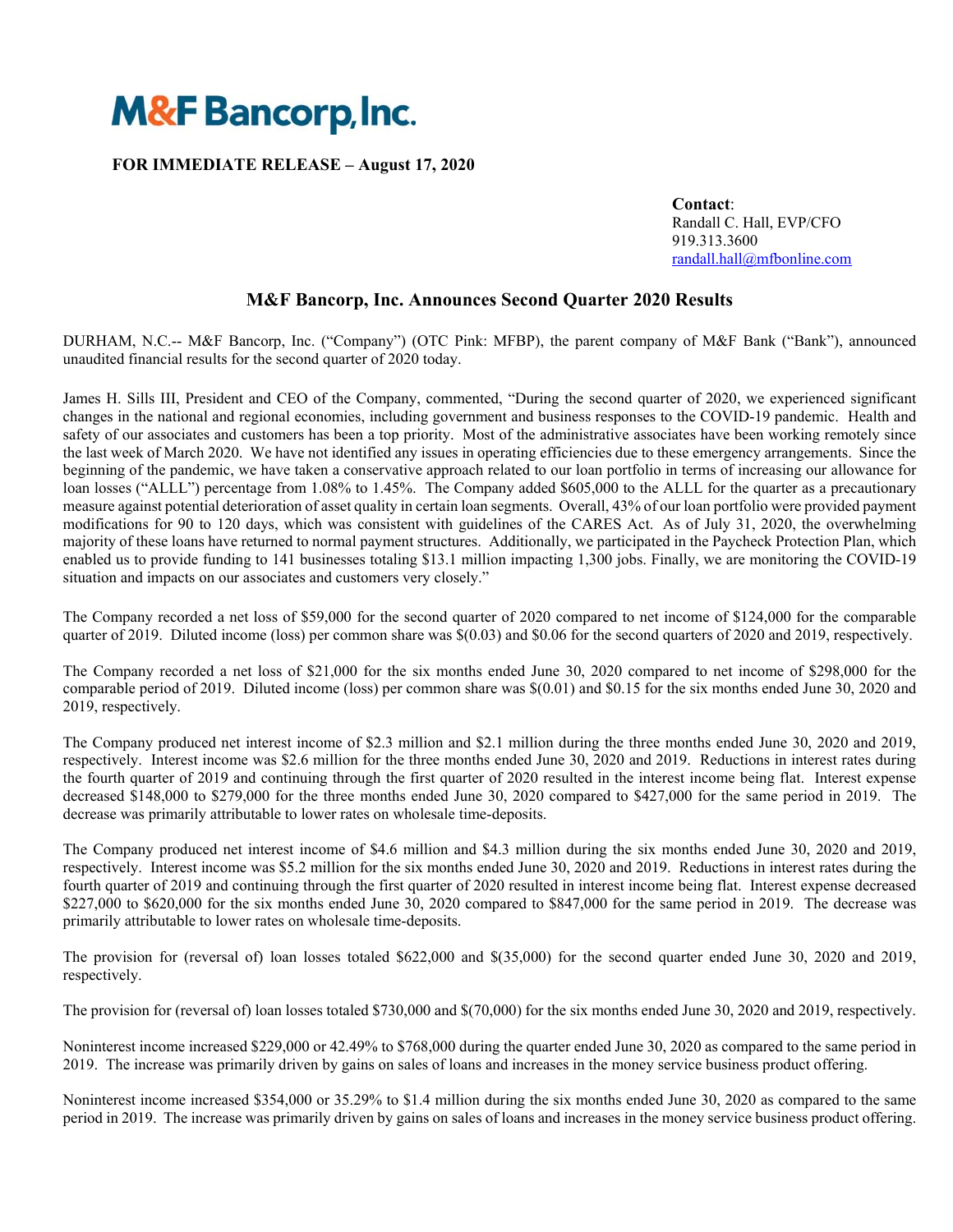Noninterest expense decreased \$73,000 or 2.84% to \$2.5 million for the quarter ended June 30, 2020 compared to \$2.6 million for the same period of 2019, primarily driven by a \$118,000 decrease in miscellaneous expenses, and a \$91,000 decrease in information technology expenses due to using flex credits to offset certain data processing cost during the remaining life of the contract, partially offset by a \$117,000 increase in professional fees, primarily related to activities in the money service business product offering.

Noninterest expense increased \$152,000 or 3.01% to \$5.2 million for the six months ended June 30, 2020 compared to \$5.0 million for the same period of 2019, primarily driven by a \$193,000 increase in professional fees, primarily related to activities in the money service business product offering, and a \$130,000 increase in salaries and employee benefits, partially offset by a \$190,000 decrease in information technology expenses due to using flex credits to offset certain data processing cost during the remaining life of the contract.

Total assets as of June 30, 2020 were \$291.2 million, up 9.69% or \$25.7 million from \$265.5 million at December 31, 2019. During the six months ended June 30, 2020, loans increased to \$186.7 million, up 2.83% or \$5.1 million from \$181.6 million at December 31, 2019, while investment securities increased \$238,000 to \$43.9 million at June 30, 2020 from \$43.7 million at December 31, 2019. Cash and cash equivalents increased by \$20.5 million to \$38.8 million at June 30, 2020 as compared to \$18.3 million at December 31, 2019.

The allowance for loan losses ("ALLL") was \$2.7 and \$2.0 million at June 30, 2020 and December 31, 2019, respectively, which represented 1.45% and 1.08%, respectively, of loans outstanding. The Company estimates its ALLL based upon a five-year historical lookback at loan losses along with certain qualitative factors such as unemployment, collateral values and loan delinquencies among others. Qualitative factors were increased by approximately 52 basis points during the six-month period ended June 30, 2020 due to economic challenges the Company's borrowers may encounter as a result of the ongoing COVID-19 pandemic.

Total liabilities as of June 30, 2020 were \$268.3 million, 10.25% or \$25.0 million from \$243.3 million as of December 31, 2019. Increases in total deposits were attributable to deposits stemming from Paycheck Protection Program loans, individuals and businesses interested in supporting a minority depository institution, core deposit growth due to business development and temporary increases in deposits due to lower household spending as a result of COVID-19. Interest-bearing deposits, including CDARS®, increased \$7.4 million or 4.12% to \$187.8 million at June 30, 2020 from \$180.4 million December 31, 2019. Noninterest-bearing deposits increased \$18.0 million or 31.06% to \$75.6 million at June 30, 2020 from \$57.6 million at December 31, 2019. Operating lease liabilities totaled \$1.2 million and \$1.1 million at June 30, 2020 and December 31, 2019, respectively. Other liabilities totaled \$3.6 million at June 30, 2020 and December 31, 2019.

Total stockholders' equity as of June 30, 2020 was \$23.0 million as compared to total stockholders' equity at December 31, 2019 of \$22.2 million. Accumulated other comprehensive loss decreased to \$1.0 million at June 30, 2020 from \$1.8 million at December 31, 2019, driven by an increase in the market value of the Company's available-for-sale investment securities during the period.

This release contains certain forward-looking statements with respect to the financial condition, results of operations and business of the Company and the Bank. These forward-looking statements involve risks and uncertainties and are based on the beliefs and assumptions of management of the Company and the Bank and on the information available to management at the time that these disclosures were prepared. These statements can be identified by the use of words like "expect," "anticipate," "estimate" and "believe," variations of these words and other similar expressions. Readers should not place undue reliance on forward-looking statements as a number of important factors could cause actual results to differ materially from those in the forward-looking statements. Effects of COVID-19 may negatively impact significant estimates and exacerbate a vulnerability due of certain concentrations (e.g., business concentration in a market or geographical area severely affected by effects of COVID-19). Neither the Company nor the Bank undertakes an obligation to update any forward-looking statements. Source: M&F Bancorp, Inc.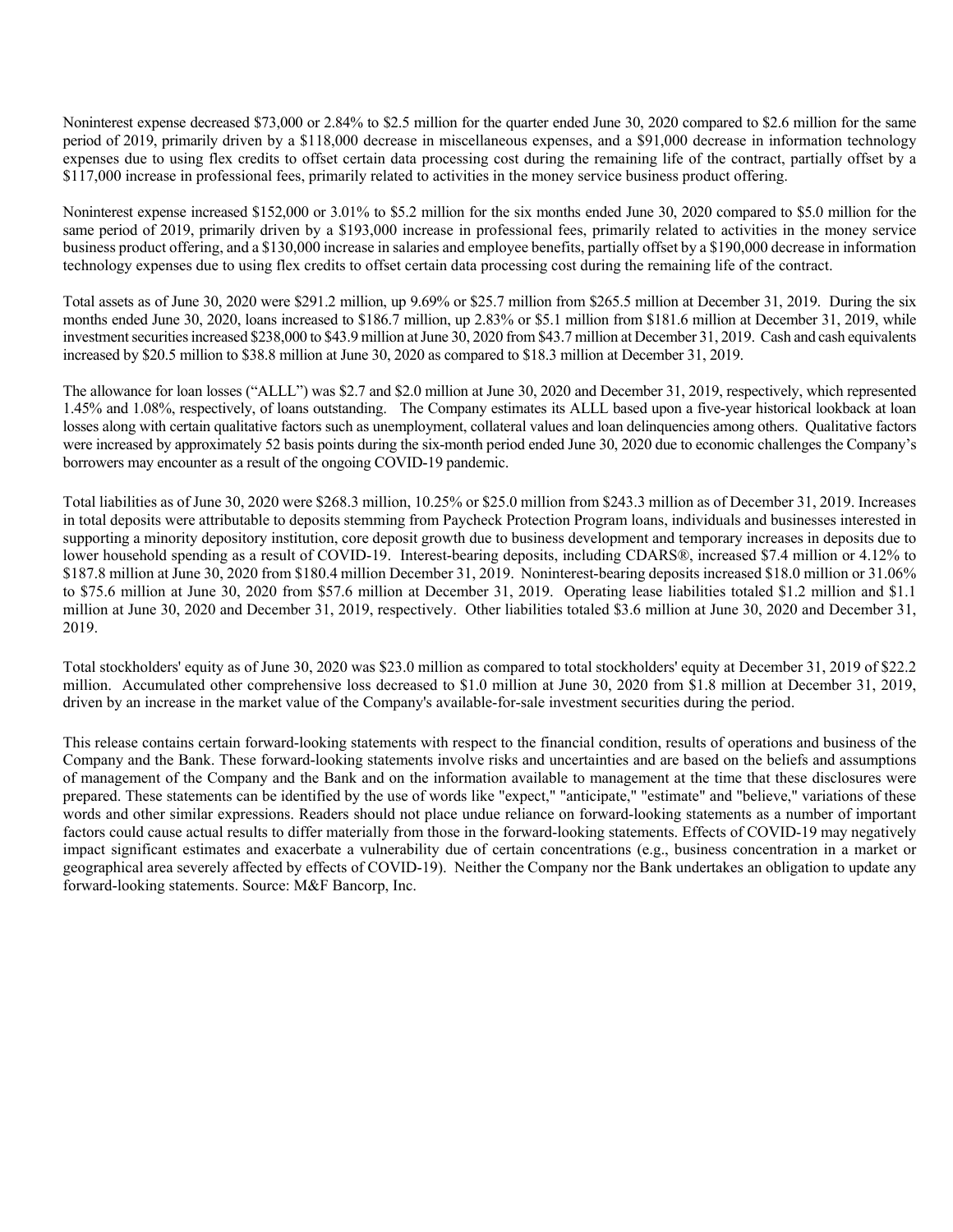## **CONSOLIDATED BALANCE SHEETS**

| (Dollars in thousands except for share)                                                                                       |    | June 30,<br>2020 |    | December 31,<br>2019 |  |
|-------------------------------------------------------------------------------------------------------------------------------|----|------------------|----|----------------------|--|
|                                                                                                                               |    | (unaudited)      |    |                      |  |
| <b>ASSETS</b>                                                                                                                 |    |                  |    |                      |  |
| Cash and cash equivalents:                                                                                                    |    |                  |    |                      |  |
| Cash and due from banks                                                                                                       | \$ | 7,558            | \$ | 8,379                |  |
| Interest-bearing cash                                                                                                         |    | 31,216           |    | 9,946                |  |
| Total cash and cash equivalents                                                                                               |    | 38,774           |    | 18,325               |  |
| Interest-bearing time deposits                                                                                                |    | 4,436            |    | 4,436                |  |
| Investment securities available-for-sale, at fair value                                                                       |    | 43,893           |    | 43,655               |  |
| Other invested assets                                                                                                         |    | 262              |    | 254                  |  |
| Loans, net of unearned income and deferred fees                                                                               |    | 186,731          |    | 181,594              |  |
| <b>ALLL</b>                                                                                                                   |    | (2,705)          |    | (1,960)              |  |
| Loans, net                                                                                                                    |    | 184,026          |    | 179,634              |  |
| Interest receivable                                                                                                           |    | 1,836            |    | 679                  |  |
| Bank premises and equipment, net                                                                                              |    | 2,555            |    | 2,606                |  |
| Cash surrender value of bank-owned life insurance                                                                             |    | 9,373            |    | 9,243                |  |
| Deferred tax assets and taxes receivable, net                                                                                 |    | 3,183            |    | 4,013                |  |
| Operating lease right-of-use asset                                                                                            |    | 1,207            |    | 1,062                |  |
| Other assets                                                                                                                  |    | 1,663            |    | 1,575                |  |
| <b>TOTAL ASSETS</b>                                                                                                           | \$ | 291,208          | \$ | 265,482              |  |
| <b>LIABILITIES AND STOCKHOLDERS' EQUITY</b>                                                                                   |    |                  |    |                      |  |
| Deposits:                                                                                                                     |    |                  |    |                      |  |
| Interest-bearing deposits                                                                                                     | \$ | 187,813          | \$ | 180,379              |  |
| Noninterest-bearing deposits                                                                                                  |    | 75,555           |    | 57,649               |  |
| Total deposits                                                                                                                |    | 263,368          |    | 238,028              |  |
| Other borrowings                                                                                                              |    | 83               |    | 587                  |  |
| Operating lease liabilities                                                                                                   |    | 1,235            |    | 1,085                |  |
| Other liabilities                                                                                                             |    | 3,564            |    | 3,609                |  |
| <b>Total</b> liabilities                                                                                                      |    | 268,250          |    | 243,309              |  |
| Stockholders' equity:                                                                                                         |    |                  |    |                      |  |
| Series C Junior Participating Preferred Stock- \$0.01 par value, 21,000 shares<br>authorized, no shares issued or outstanding |    |                  |    |                      |  |
| Common stock, no par value, 10,000,000 shares authorized; 2,031,337 shares issued                                             |    |                  |    |                      |  |
| and outstanding                                                                                                               |    | 8,732            |    | 8,732                |  |
| Retained earnings                                                                                                             |    | 15,265           |    | 15,286               |  |
| Accumulated other comprehensive loss                                                                                          |    | (1,039)          |    | (1, 845)             |  |
| Total stockholders' equity                                                                                                    |    | 22,958           |    | 22,173               |  |
| TOTAL LIABILITIES AND STOCKHOLDERS' EQUITY                                                                                    | \$ | 291,208          | \$ | 265,482              |  |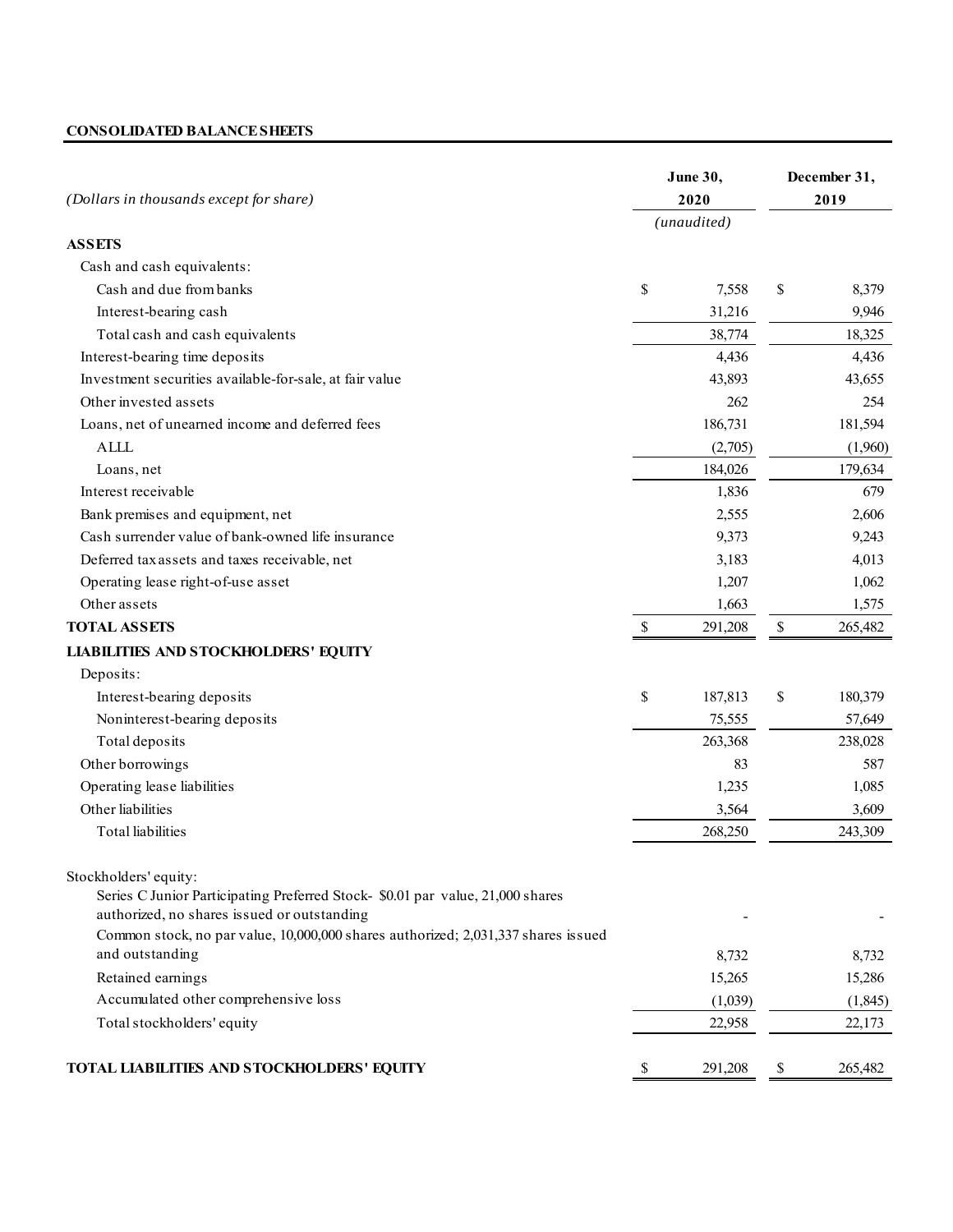## **CONSOLIDATED STATEMENTS OF OPERATIONS**

| (Dollars in thousands except for share and per share data)                                                  | For the Three Months Ended<br><b>June 30,</b>                         |           |    | For the Six Months Ended<br><b>June 30,</b> |                                                                       |                |    |                |  |
|-------------------------------------------------------------------------------------------------------------|-----------------------------------------------------------------------|-----------|----|---------------------------------------------|-----------------------------------------------------------------------|----------------|----|----------------|--|
| (unaudited)                                                                                                 |                                                                       | 2020      |    | 2019                                        |                                                                       | 2020           |    | 2019           |  |
| <b>Interest income:</b>                                                                                     |                                                                       |           |    |                                             |                                                                       |                |    |                |  |
| Loans, including fees                                                                                       | \$                                                                    | 2,346     | \$ | 2,196                                       | \$                                                                    | 4,654          | \$ | 4,385          |  |
| Investment securities available-for-sale, including dividends                                               |                                                                       |           |    |                                             |                                                                       |                |    |                |  |
| Taxable                                                                                                     |                                                                       | 189       |    | 264                                         |                                                                       | 412            |    | 541            |  |
| Interest-bearing time deposits                                                                              |                                                                       | 24        |    | 18                                          |                                                                       | 48             |    | 33             |  |
| Other                                                                                                       |                                                                       | 6         |    | 94                                          |                                                                       | 56             |    | 207            |  |
| Total interest income                                                                                       |                                                                       | 2,565     |    | 2,572                                       |                                                                       | 5,170          |    | 5,166          |  |
| Interest expense:                                                                                           |                                                                       |           |    |                                             |                                                                       |                |    |                |  |
| Deposits                                                                                                    |                                                                       | 278       |    | 426                                         |                                                                       | 618            |    | 845            |  |
| Borrowings                                                                                                  |                                                                       | 1         |    | $\mathbf{1}$                                |                                                                       | $\overline{2}$ |    | 2              |  |
| Total interest expense                                                                                      |                                                                       | 279       |    | 427                                         |                                                                       | 620            |    | 847            |  |
| Net interest income                                                                                         |                                                                       | 2,286     |    | 2,145                                       |                                                                       | 4,550          |    | 4,319          |  |
| Less provision for (reversal of) loan losses                                                                |                                                                       | 622       |    | (35)                                        |                                                                       | 730            |    | (70)           |  |
| Net interest income after provision for (reversal of) loan losses                                           |                                                                       | 1,664     |    | 2,180                                       |                                                                       | 3,820          |    | 4,389          |  |
| Noninterest income:                                                                                         |                                                                       |           |    |                                             |                                                                       |                |    |                |  |
| Service charges on deposit accounts                                                                         |                                                                       | 341       |    | 261                                         |                                                                       | 702            |    | 518            |  |
| Other service charges, commisions and fees                                                                  |                                                                       | 132       |    | 131                                         |                                                                       | 265            |    | 247            |  |
| Rental income                                                                                               |                                                                       | 2         |    |                                             |                                                                       | 4              |    |                |  |
| Cash surrender value of life insurance                                                                      |                                                                       | 65        |    | 64                                          |                                                                       | 130            |    | 127            |  |
| Realized gain on sale of loan                                                                               |                                                                       | 186       |    |                                             |                                                                       | 186            |    |                |  |
| Realized net gain (loss) on disposal of Bank premises and equipment                                         |                                                                       | (4)       |    | 52                                          |                                                                       | (4)            |    | 52             |  |
| Other income                                                                                                |                                                                       | 46        |    | 31                                          |                                                                       | 74             |    | 59             |  |
| Total noninterest income                                                                                    |                                                                       | 768       |    | 539                                         |                                                                       | 1,357          |    | 1,003          |  |
| Noninterest expense:                                                                                        |                                                                       |           |    |                                             |                                                                       |                |    |                |  |
| Salaries and employee benefits                                                                              |                                                                       | 1,330     |    | 1,316                                       |                                                                       | 2,756          |    | 2,626          |  |
| Occupancy and equipment                                                                                     |                                                                       | 317       |    | 317                                         |                                                                       | 640            |    | 623            |  |
| Directors' fees                                                                                             |                                                                       | 33        |    | 37                                          |                                                                       | 72             |    | 82             |  |
| Marketing                                                                                                   |                                                                       | 55        |    | 45                                          |                                                                       | 131            |    | 80             |  |
| Professional fees                                                                                           |                                                                       | 250       |    | 133                                         |                                                                       | 452            |    | 259            |  |
| Information technology                                                                                      |                                                                       | 251       |    | 342                                         |                                                                       | 489            |    | 679            |  |
| FDIC deposit insurance                                                                                      |                                                                       | 39        |    | 42                                          |                                                                       | 78             |    | 76             |  |
| Other real estate owned expenses, net                                                                       |                                                                       | 1         |    | 1                                           |                                                                       | $\perp$        |    | $\overline{c}$ |  |
| Delivery expenses                                                                                           |                                                                       | 34        |    | 32                                          |                                                                       | 62             |    | 60             |  |
| Other                                                                                                       |                                                                       | 187       |    | 305                                         |                                                                       | 514            |    | 556            |  |
| Total noninterest expense                                                                                   |                                                                       | 2,497     |    | 2,570                                       |                                                                       | 5,195          |    | 5,043          |  |
| Income before income tax expense (benefit)                                                                  |                                                                       | (65)      |    | 149                                         |                                                                       | (18)           |    | 349            |  |
| Income tax expense (benefit)                                                                                |                                                                       | (6)       |    | 25                                          |                                                                       | 3              |    | 51             |  |
| Net income (loss)                                                                                           | S                                                                     | (59)      | \$ | 124                                         | \$                                                                    | (21)           | \$ | 298            |  |
| Basic and diluted income per share of common stock:<br>Weighted average shares of common stock outstanding: | $\mathbb{S}% _{t}\left( t\right) \equiv\mathbb{S}_{t}\left( t\right)$ | (0.03)    | \$ | 0.06                                        | $\mathbb{S}% _{t}\left( t\right) \equiv\mathbb{S}_{t}\left( t\right)$ | (0.01)         | \$ | 0.15           |  |
| Basic and diluted                                                                                           |                                                                       | 2,031,337 |    | 2,031,337                                   |                                                                       | 2,031,337      |    | 2,031,337      |  |